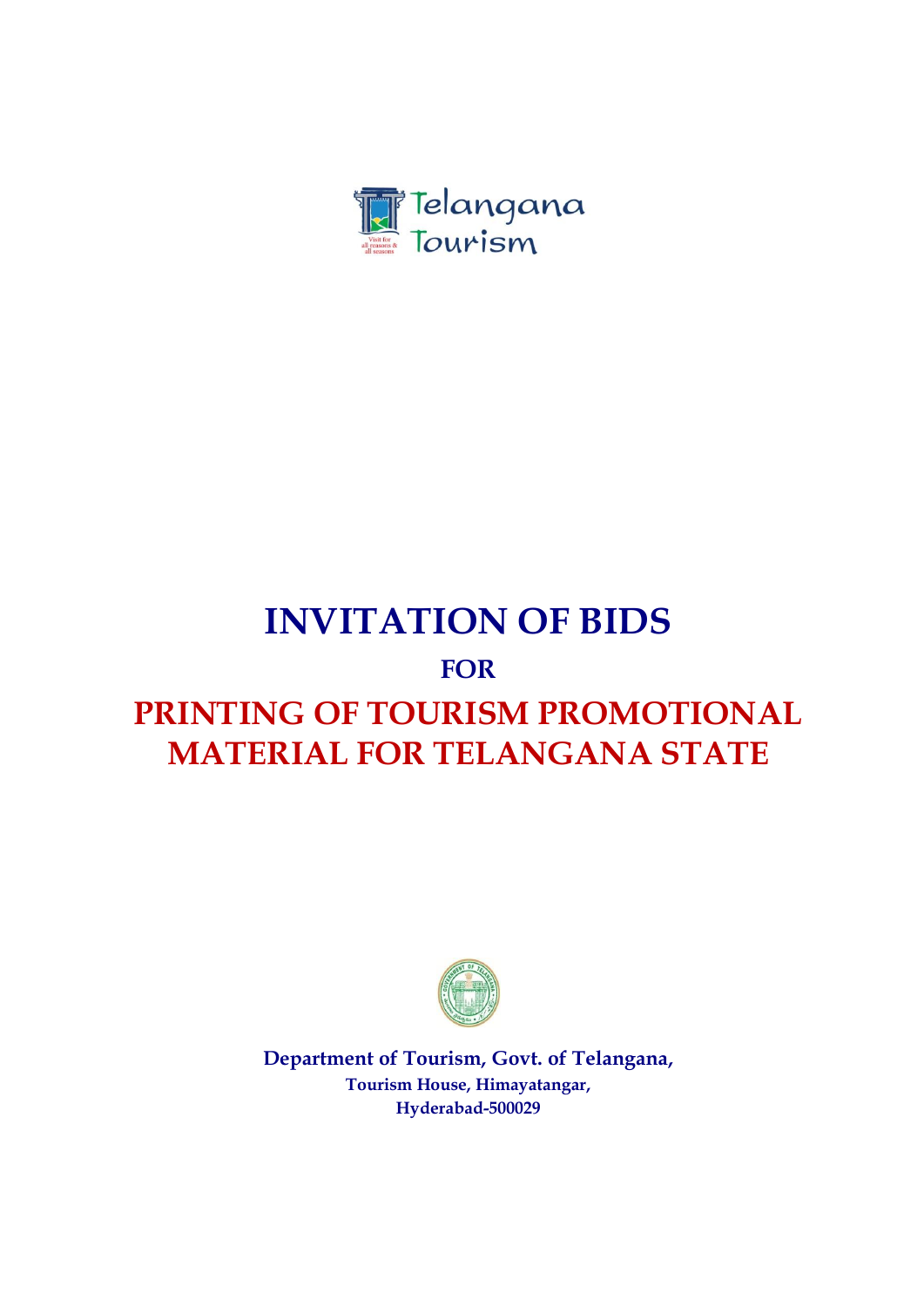## **Table of Content**

| <b>Section</b>          | Description                                        | Page No.       |
|-------------------------|----------------------------------------------------|----------------|
| $\mathbf I$             | <b>OVERVIEW</b>                                    | 3              |
| $\mathbf{I}$            | <b>INTRODUCTION</b>                                | 3              |
| III                     | <b>OBJECTIVE</b>                                   | 4              |
| $\mathbf{IV}$           | <b>SCOPE OF WORK</b>                               | $\overline{4}$ |
| $\bf{V}$                | <b>QUALIFICATION CRITERIA</b>                      | 7              |
| VI                      | <b>IMPORTANT INSTRUCTIONS TO</b><br><b>BIDDERS</b> | 8              |
| <b>VII</b>              | <b>GUIDELINES FOR SUBMISSION OF</b><br><b>BIDS</b> | 10             |
| <b>VIII</b>             | <b>SELECTION PROCEDURE</b>                         | 10             |
| $\mathbf{I} \mathbf{X}$ | <b>ANNEXURES</b>                                   | 13-18          |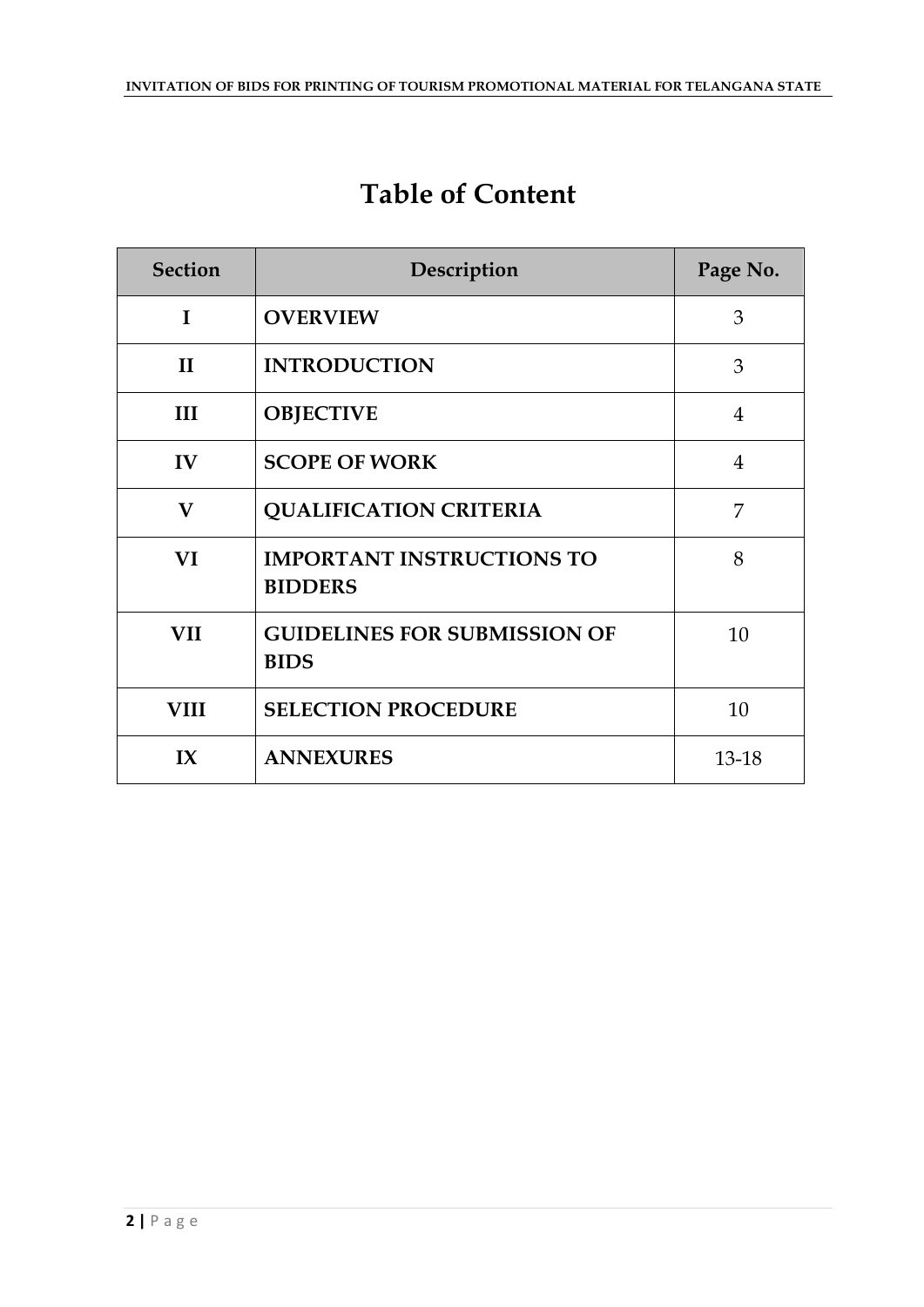#### **INVITATION OF BIDS FOR PRINTING OF TOURISM PROMOTIONAL MATERIAL FOR TELANGANA STATE**

#### **1. OVERVIEW**

The Department of Tourism, Government of Telangana participates in various Tourism Fairs & Marts in the key markets of India and overseas to effectively promote rich heritage, culture, tradition and tourism of the state and in turn increase the domestic and international tourist arrivals to the state. To take forward the promotion of Tourism in re-organized districts (33) of newly formed Telangana State, the Department of Tourism would like to utilize the services of a Media & Advertising Agency for producing the creative's and promotional material for distributing to the visitors / tourists during the said events.

#### **2. INTRODUCTION**

Department of Tourism, Government of Telangana invites Bids from competent media and advertising agencies for conceptualizing and designing creatives for publicity and promotion of Telangana Tourism. The application forms will be available from 16-05-2022 to 31-05-2022 in the O/o Commissioner of Tourism, Tourism House, Himayatnagar, Hyderabad - 29, Ph: 040 23459282. The Bids should be submitted by interested parties on or before 31-05-2022 upto 03.00 PM The Bids will be opened on 31-05-2022 at 04.00 PM.

The Advertising agencies shall have at least 10 years experience with a proven track record with large business houses on major national / international campaigns, especially for products in the Tourism / Hospitality Industry for complete seamless 360<sup>0</sup> solutions through well thought about strategy, innovative creative's, astute media planning, cost effective media buying across all media. An indicative scope of work is mentioned in the document and should be delivered by the selected agency in its entirety.

Department of Tourism reserves the right to reject any or all the bids without assigning any reason whatsoever.

Bids shall be accompanied by the following submissions, without which the bid will not be considered:

- non-refundable bid processing fee of Rs. 5,000/- (Rupees Five Thousand Only).
- Earnest Money Deposit (EMD) of Rs. 1,00,000 (Rupees One Lakh Only)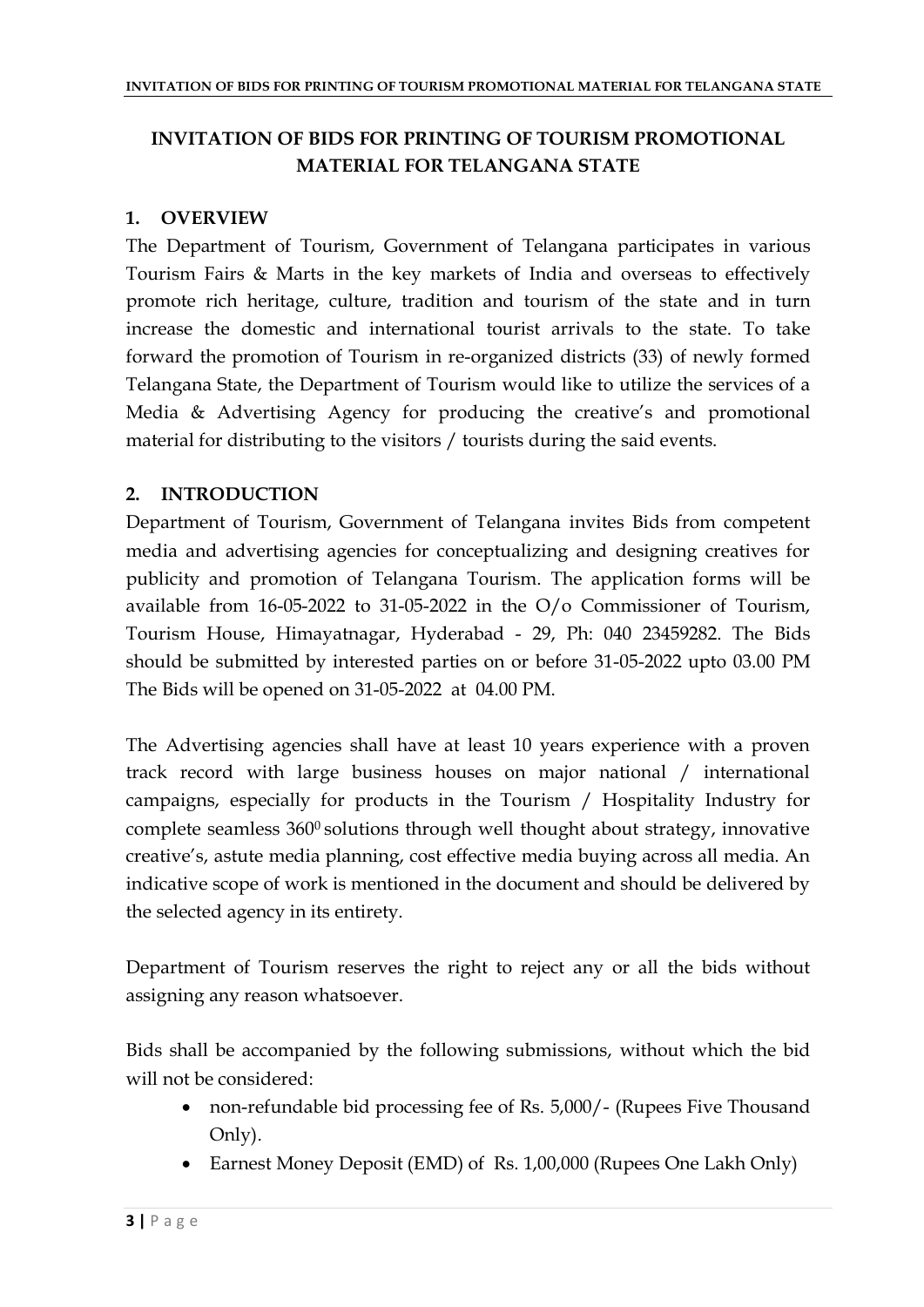#### **3. OBJECTIVE**

The objective of printing of Tourism Promotional Material of Telangana State is to distribute to the tourists / visitors during various National & International Tourism Fairs & Marts thus providing wide publicity on various tourists attractions in the State.

#### **4. SCOPE OF WORK**

The scope of work shall include:

- Conceptualization and designing of creative campaigns for brand reinforcement, enhancement and promotion of Telangana Tourism
- Developing / designing promotion material (leaflets, brochures, thematic booklets, coffee table books, maps, pen drives etc.) including photography, copywriting, editing, layouts, production etc. as per the following technical specifications:

#### **Technical Specifications of the Promotion material:**

**1. Hyderabad, Ranga Reddy, Medchal Malkajgiri & Vikarabad brochures as per the list enclosed along with the quantity**

Closed Size : A6 Component Name : 4 pages Printing : 4 + 4 colours – Primar Aqueous coating on both sides Paper : 120 GSM Natural evolution white Finishing : Signature folding Binding : Centre pinned Language : English & Telugu.

#### **2. District brochures along with the quantity**

Closed Size : A6 Component Name : 4 pages for each District Printing : 4 + 4 colours – Primar Aqueous coating on both sides Paper : 120 GSM Natural evolution white Finishing : Signature folding Binding : Centre pinned Language : English & Telugu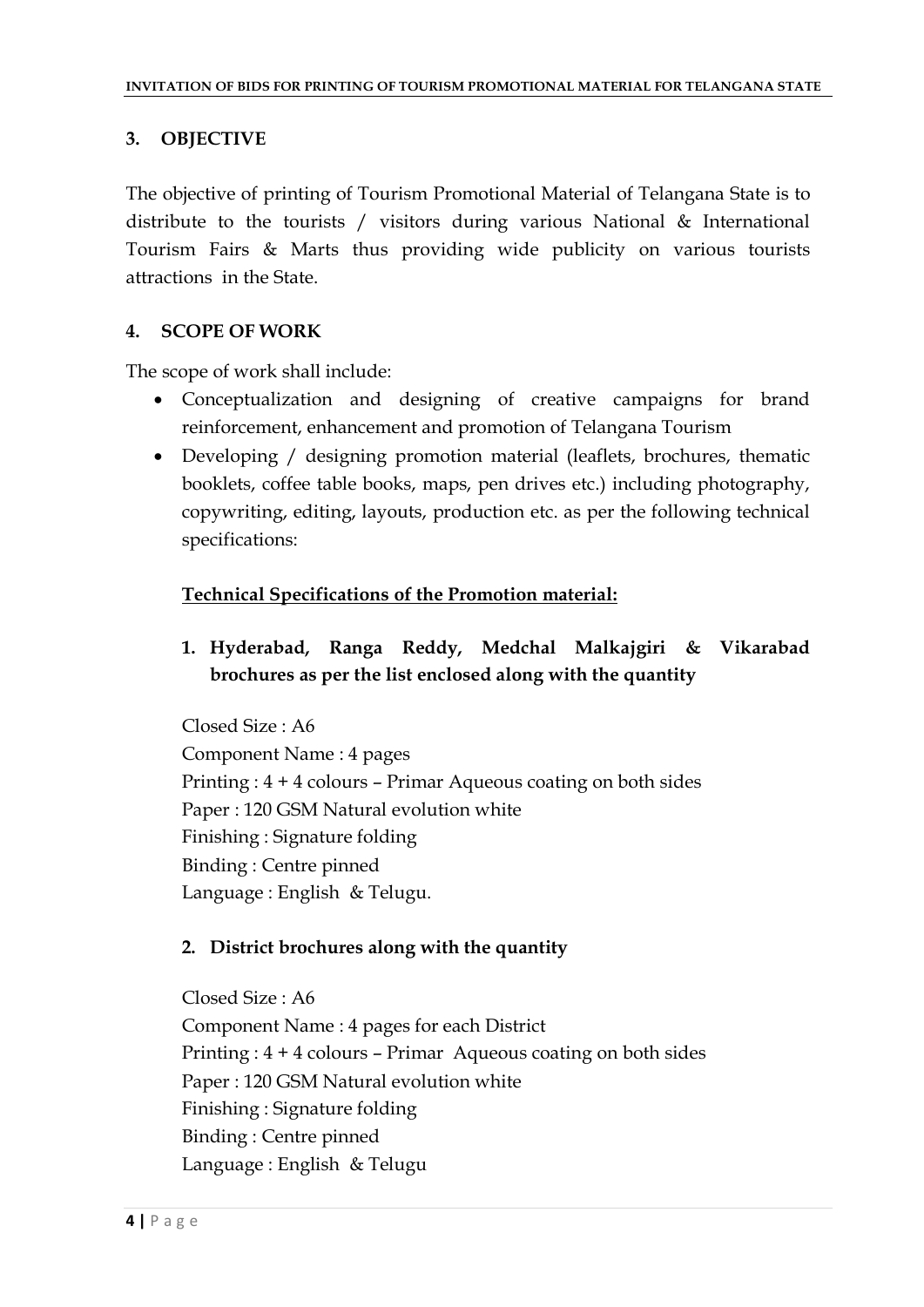| S1.No          | <b>District</b>                                      | Quantity |        |
|----------------|------------------------------------------------------|----------|--------|
|                |                                                      | English  | Telugu |
| 1              | Adilabad, Komaram Bheem Asifabad, Nirmal &           | 5,000    | 5,000  |
|                | Mancherial                                           |          |        |
| $\overline{2}$ | Khammam & Bhadradhri Kothagudem                      | 5,000    | 5,000  |
| 3              | Karimnagar, Jagityal, Rajanna Sirisilla & Peddapally | 5,000    | 5,000  |
| $\overline{4}$ | Nizamabad & Kamareddy                                | 5,000    | 5,000  |
| 5              | Medak, Siddipet & Sangareddy                         | 5,000    | 5,000  |
| 6              | Nalgonda, Yadadri Bhongir & Suryapet                 | 5,000    | 5,000  |
| 7              | Mahabubnagar, Jogulamba Gadwal, Wanaparthy,          | 5,000    | 5,000  |
|                | Nagarkurnool & Narayanapet                           |          |        |
| 8              | Hamumakonda, Warangal, Jangoan, Jayashankar          | 5,000    | 5,000  |
|                | Bhupalapalli, Mahabubabad & Mulugu                   |          |        |

- Any other creative and innovative ideas for marketing, publicity and branding of Telangana Tourism either by the agencies or conceived by the Department, in addition to the above services (the payment terms for such additional works shall be finalized with the Department on case to case basis)
	- **3. Comprehensive Book (Eco, Forts, Palaces, Festivals, Handicrafts, Pilgrimage / Religious (Temples, Masjids, Churches), Tribal, Heritage etc.)**

Closed Size : A4 Component Name: 84 + 4 pages Printing: 4 + 4 colours – Primar Aqueous coating on both sides Cover Pages: 280 GSM Natural evolution white Paper : 120 GSM Natural evolution white Finishing : Signature folding Binding : Centre pinned Language : English Quantity : 5,000 nos.

#### **4. Pen Drives:**

8 GB Pen Drives Card Type Loaded with Tourism Information and films Quantity: 1,500 No's.

#### **TENDER VALUE: Rs.29,59,900/- (inclusive of all taxes)**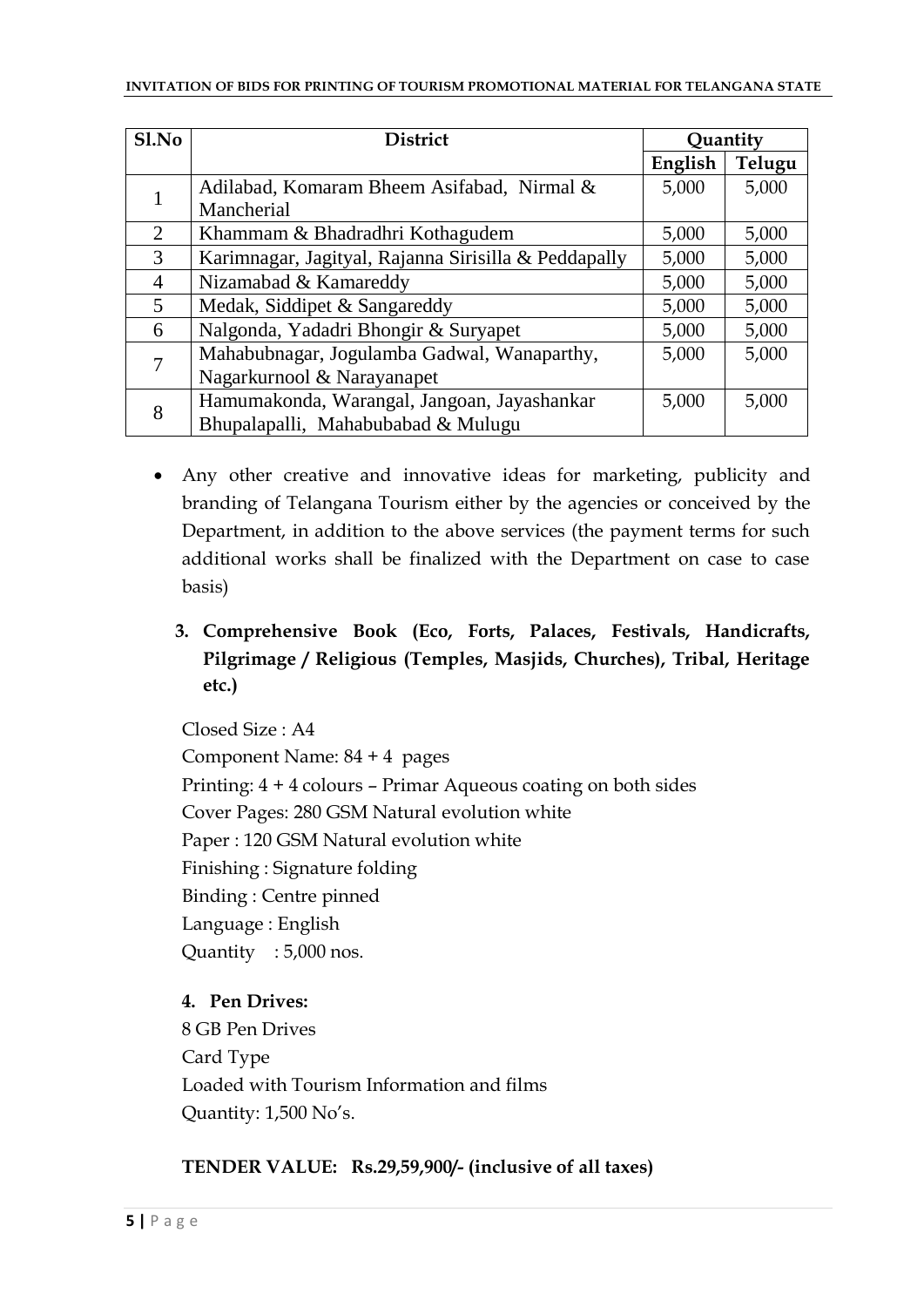#### **5. QUALIFICATION CRITERIA**

**A**. The Agency bidding for the said Assignment shall have

- i. minimum average turnover of at least Rs. 3.00 Cr for the last four financial years (2018-19, 2019-20, 2020-21 & 2021-22) with regard to advertising and media activities. The turnover of the agency from advertising & media activities should be clearly reflected in balance sheet. A certificate from the chartered accountant specifically mentioning the turnover of the agency from advertising & media activities should be enclosed.
- ii. experience of at least ten (10) years in Advertising field as on the date of submission of the bid. Further, the Agency shall have a minimum staff strength (key staff) of 10 Nos. with suitable experience in advertising.
- iii. an experience in handling at least one similar assignment for the Ministry of Tourism (GOI) and/or other State Tourism Department / Board in the last four financial years (2018-19, 2019-20, 2020-21 & 2021-22).
- iv. the proof reading facilities in English, Hindi and Telugu languages.
- v. not been blacklisted by any Central / State Government / Public Sector Undertakings

All necessary documents in support of qualification claimed shall be attached with the bid.

**B.** Presentation: The agencies that are qualified as per the above criteria will be required to make an Audio Visual presentation at the Office of Commissioner of Tourism, Government of Telangana in front of the Selection Committee (on the date so intimated separately to the qualified agencies). The presentation shall cover the following points:

- i. Experience of the Agency
- ii. Tourism/Culture related experience
- iii. Infrastructure of the Agency
	- Manpower (specific to media & advertising)
	- Network of Offices (in Telangana and other states)
- iv. Minimum Turnover of at-least Rs.3.00 Cr from advertising & media activities of the last four financial years (2018-19, 2019-20, 2020-21 & 2021- 22).

Note: The maximum time for presentation shall be 15 minutes. Hard copy along with soft copy of the presentation has to be provided to the Department at the time of presentation.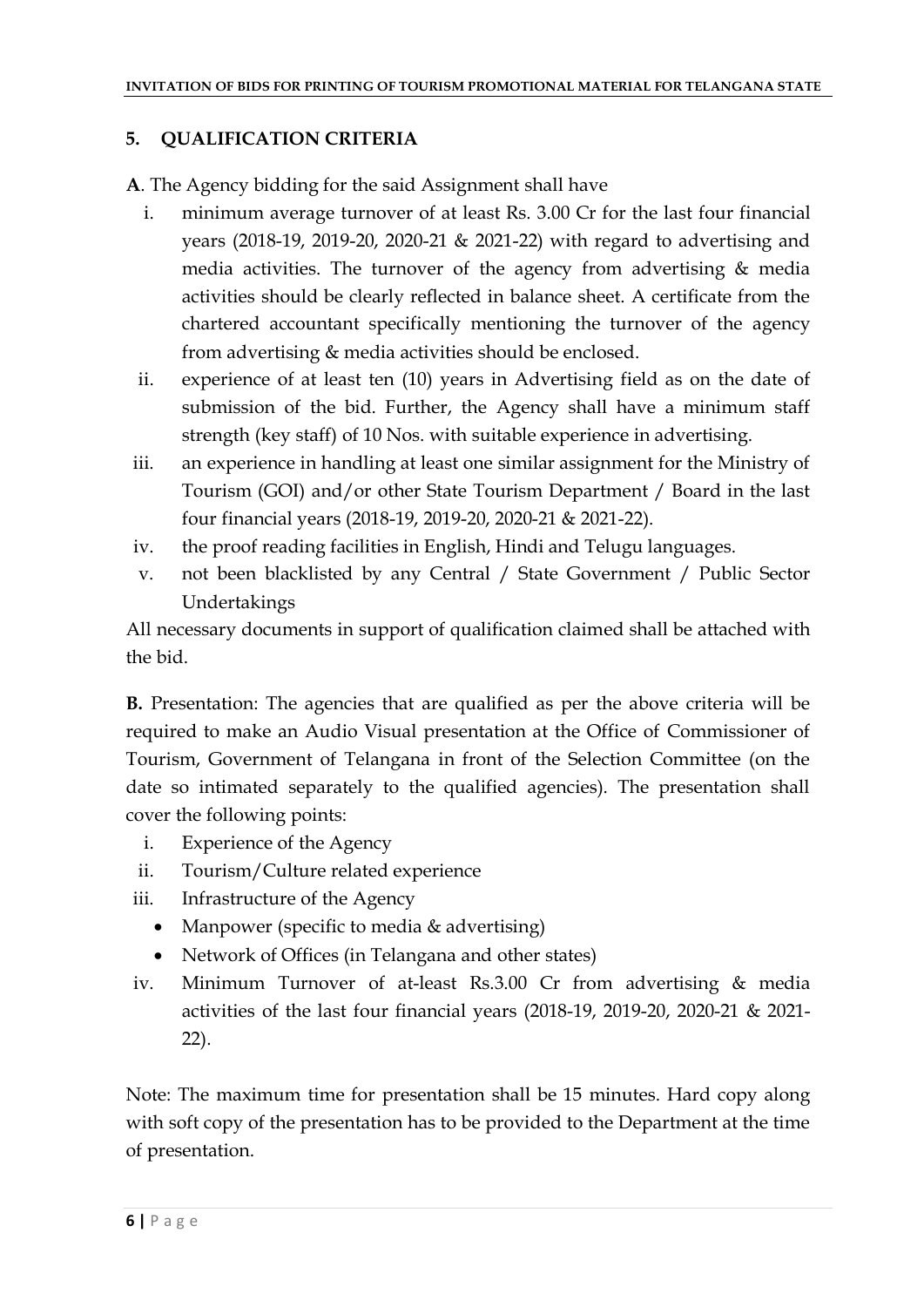#### **6. IMPORTANT INSTRUCTIONS**

- **a.** The engagement of the agency will be for a period of three (3) years, provided the service of the agency is satisfactorily. The engagement may be extendable for a further period upto one year on the same terms and conditions if found satisfactory.
- **b.** Agencies shall furnish their bids as per the formats provided at Annexure-I, II, III, IV and V of this document.
- **c.** Any Change in the constitution of the agency, etc. shall be notified forth with by the agency in writing to the Department of Tourism and such change shall not relieve any former member of the agency, etc. from any liability under the contract.
- *d.* GST Registration: Any bidder, who is not registered under the GST Act prevalent in the State of their incorporation, shall not be eligible for submitting the bid. *Copies of GST Registration & latest Clearance Certificate (for FY 2021-22) should be enclosed with the bid.*
- **e.** Bid form shall be filled in ink or typed. Bids filled in pencil shall not be considered. The bidder shall sign the tender form at each page.
- **f.** The financial bid should be inclusive of all taxes and should be quoted in Indian Rupees (INR) only .
- **g.** The bids submitted by the agency should be **valid for a period** of 12 months from the last date of bid submission.
- **h.** The Department of Tourism or its authorized representative shall at all reasonable time have access to the bidders premises and shall have the power at all reasonable time to inspect and examine the infrastructure, manpower, services, etc. during the evaluation process or afterwards as may be decided.
- **i.** Direct or indirect canvassing on the part of the bidder or his representative will be a disqualification.
- **j.** Bids shall be accompanied by the following submissions, without which bid will not be considered:
	- non-refundable bid processing fee of Rs.5,000/-)
	- Earnest Money Deposit (EMD) of Rs.1,00,000 (Rupees One lakh only)
- **k.** Bid processing fee & EMD should be in form of a Demand Draft, payable at Hyderabad and made in favour of "The Commissioner of Tourism, Government of Telangana".
- **l.** The EMD of unsuccessful bidders shall be refunded soon after the engagement of selected agency. No interest shall be payable on earnest money deposited with Department of Tourism.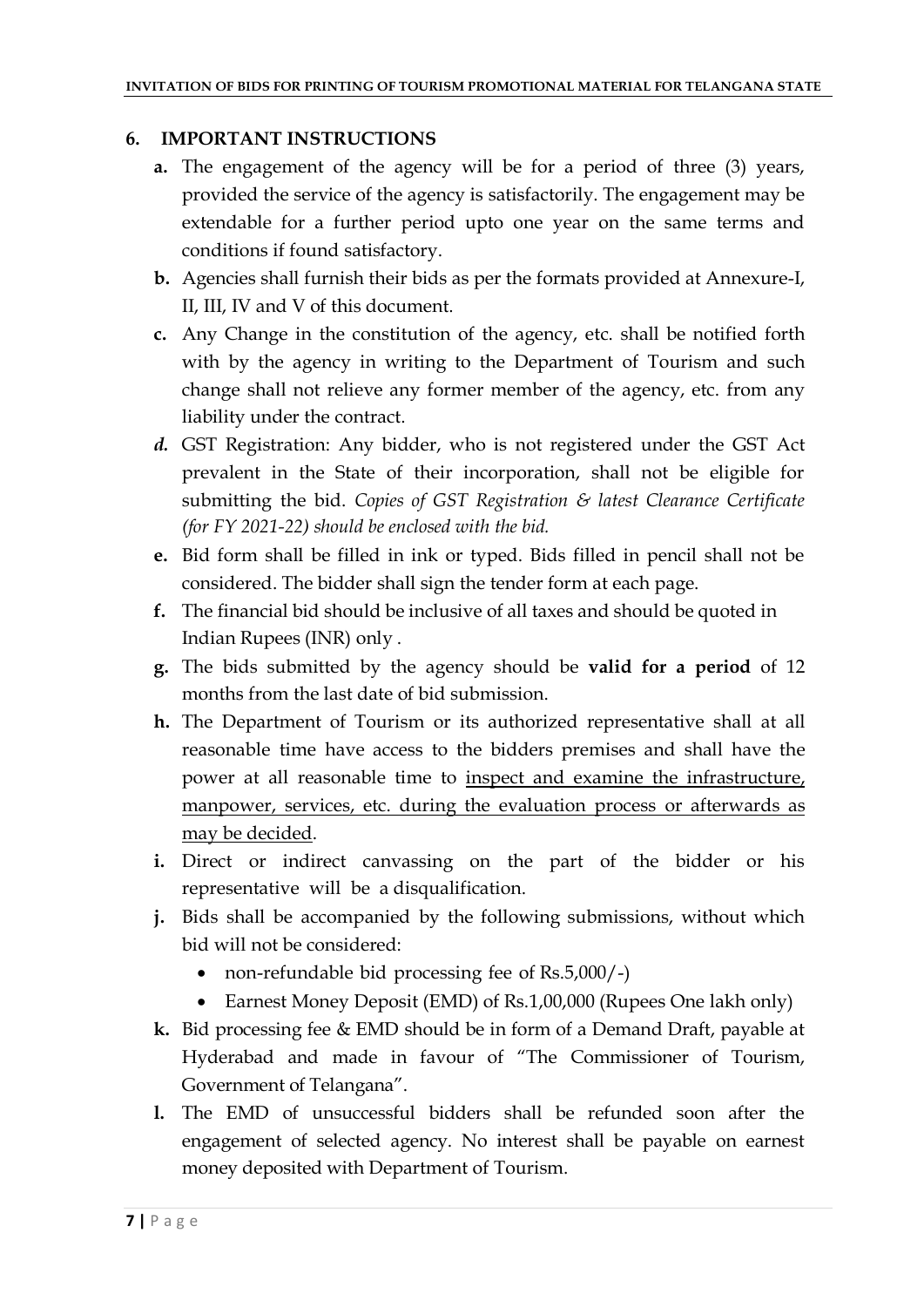- **m.** If a bidder imposes conditions which are in addition to or in conflict with the conditions mentioned herein, his bid is liable to summary rejection. In any case, none of such conditions shall be deemed to have been accepted unless specifically mentioned in the Letter of Award issued by the Department of Tourism.
- **n.** Commissioner of Tourism shall notify the successful tenderer in writing by Courier or speed post or Fax or email that his/her tender has been accepted. The liability of the Agency to perform the services will commence from the dof notification of Award of the work. The Completion Period shall be counted from the dof 'Notification of Award of Work'.
- **o.** The work should be taken up as per the designs approved by the Commissioner of Tourism. The copyright lies with the Department of Tourism, Govt. of Telangana.
- **p.** Commissioner of Tourism reserves the right to accept or reject any tender or to annul the tendering process fully or partially, or modifying the same and to reject all tenders at any time prior to the award of work, without assigning any reason thereof and without incurring any liabilities in this regard.
- **q.** The work should be completed with good quality and within a specified period and no time will be extended beyond this.
- **r.** The payment will be made subject to satisfactory completion of works and after handing over all the required material to the Department
- **s.** All legal proceedings, if necessary arise to institute by any of the parties (Department of Tourism or Bidder) shall have to be lodged in courts situated in Hyderabad
- **t.** The bids complete in all respect shall be submitted by 03:00PM on 31/05/2022 at the below mentioned address—

#### **The Commissioner of Tourism,**

Government of Telangana, Near Telugu Academy, Himayatnagar, Hyderabad, Ph: 040 23459282

**u.** All costs incurred by the agency in respect of submission of offer and presentation shall be borne by the agency concerned.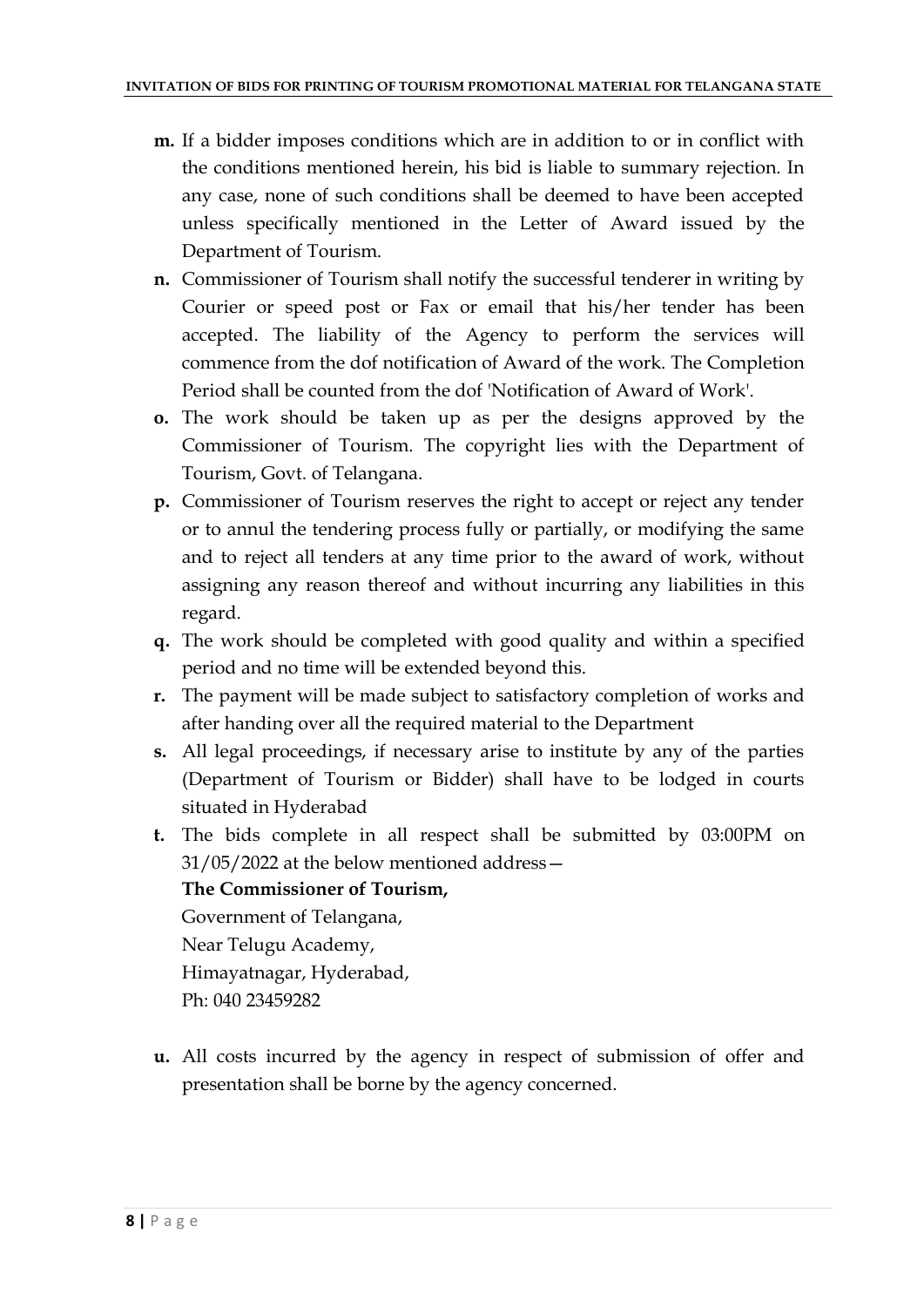#### **7. GUIDELINES FOR SUBMISSION OF BIDS**

Interested agencies with requisite experience, may submit required documents in two Envelopes (two- bid system) as per the details given below:

*Envelope 1 (Technical Bid):* The agency has to submit the Technical bid for implementing the assignment as per the format enclosed as *Annexure I, II, III, IV, and V.* The agency has to submit all required documents with regard to technical expertise, experience, proof for similar assignments handled in the past, tender fee, EMD and other relevant details as a part of Technical bid*.* The sealed Technical Envelope should be clearly superscribed *"Technical Proposal for Printing of Tourism Promotional Material for Telangana State".* 

*Envelope 2 (Financial Bid):* The agency has to submit the financial bid for implementing the assignment as per the format enclosed as *Annexure V.* The financial proposal should be placed in a sealed envelope superscribed *"Financial Proposal for Printing of Tourism Promotional Material for Telangana State ".* 

Both the envelops should be inserted in third envelope sealed and super scribed as *"Proposal for Printing of Tourism Promotional Material for Telangana State"* and the envelope should carry the name, address, telephone no. e-mail address of the Agency. The envelope should be submitted to

**The Commissioner of Tourism** Government of Telangana Near Telugu Academy, Himayatnagar, Hyderabad Ph: 040 23459282

*Note: Any proposal without Tender Fee or EMD will be summarily rejected.*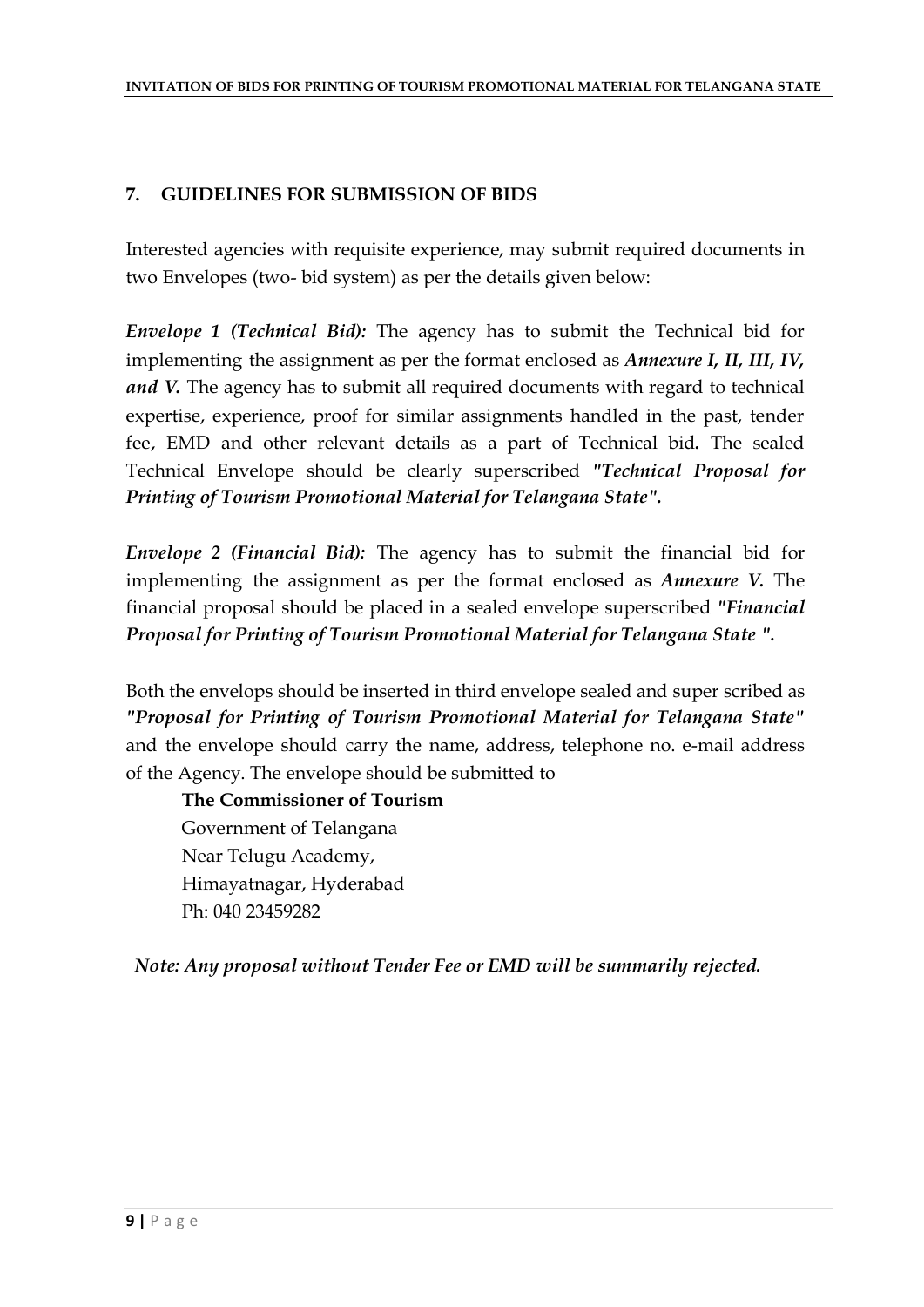#### **8. SELECTION PROCEDURE**

An Evaluation Committee will evaluate the technical bids. Technical evaluation will be based on different aspects such as Production, Infrastructure, Past experience, Technical Presentation etc. Work will be awarded on **Quality and Cost Base System (QCBS)** in which 80% & 20% weightage will be given for technical and financial evaluation respectively. A two - stage procedure shall be adopted in evaluating the Proposals:

#### **A. Technical Proposal**

The Evaluation Committee appointed by Department of Tourism shall carry out its evaluation based on the submissions made in the Technical Cover. Subsequent to the evaluation of Technical Bid, the eligible bidders will be invited to make an Audio Visual presentation at the Office of Commissioner of Tourism, Government of Telangana on the date so intimated separately to the qualified agencies. The selection will be based on a presentation, where evaluation shall be based on the following parameters:

- Its creative capability supported by recent credentials
- The agency's understanding of the Tourism Industry and tourism potential of Telangana State
- Quality of personnel, in terms of experience, exposure to different products, length of service in the industry
- Availability of infrastructural facilities
- Media Buying capabilities etc.

The Evaluation Committee appointed by Department of Tourism shall carry out its evaluation applying the evaluation criteria and point system specified in Annexure-IV. Each responsive Proposal shall be attributed a Technical Score. The agencies should score at least 80 Marks in Technical Proposal evaluation to be considered responsive for financial evaluation.

- Each proposal will be assigned a technical score (St)
- Department of Tourism shall not have any obligation to demonstrate to anybody on the Technical Evaluation process carried out.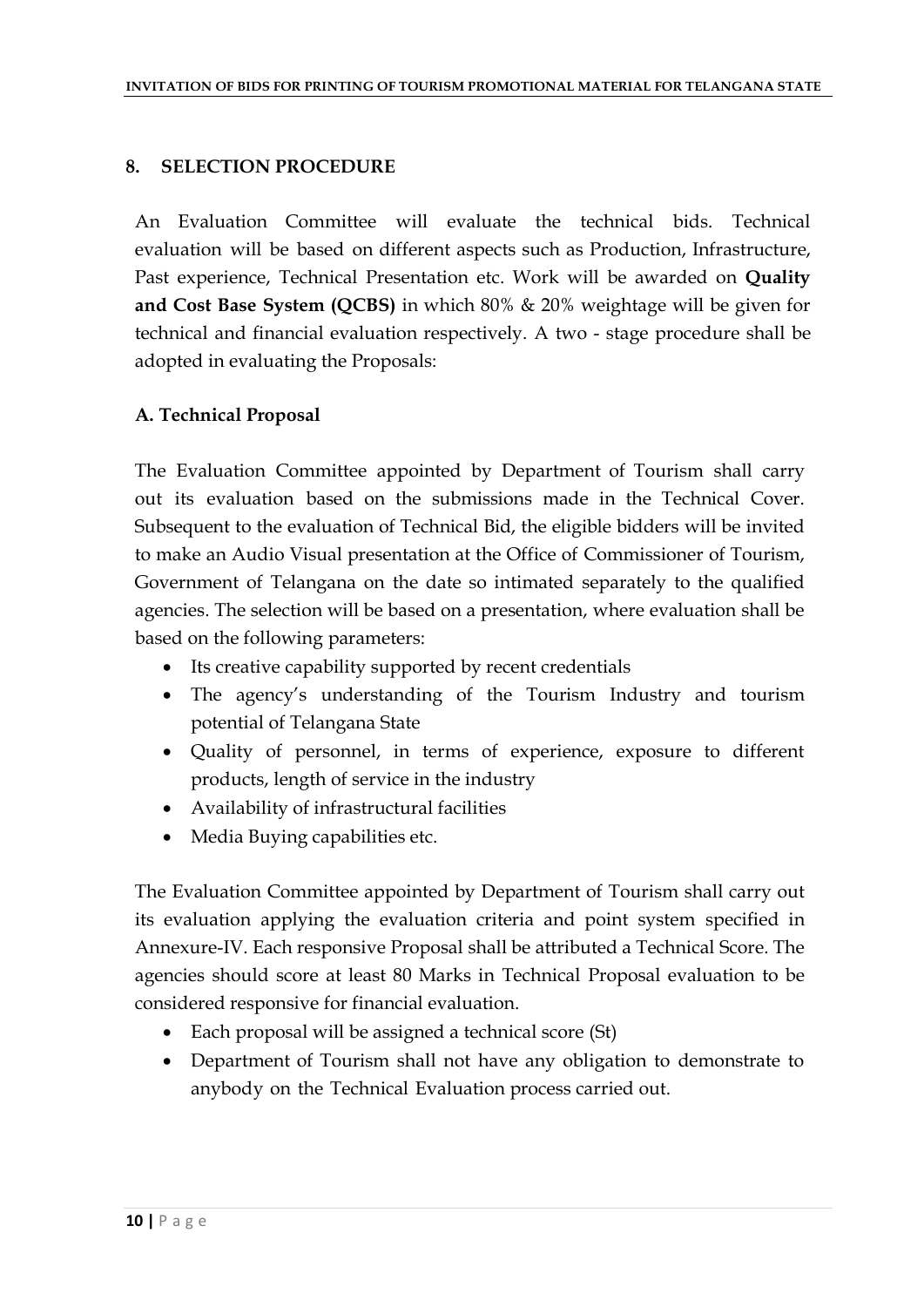#### **B. Financial Proposal**

- Department of Tourism shall notify the technically short-listed agencies indicating the date and time set for opening of the Financial Proposals.
- The Financial Proposals shall be opened in the presence of the representatives of agencies who choose to attend.
- The Evaluation Committee will determine whether the submitted Financial Proposals are complete i.e. in terms of the format enclosed. In case under such circumstances, if Client feels that the work cannot be carried out within the overall cost as per the submitted Financial Proposal, such Proposals shall be considered non responsive.
- All amounts should be quoted in Indian Currency only.
- The cost indicated in the Financial Proposal shall be deemed as final and should be stated in INR only.
- The lowest financial proposal (fm) will be given in a financial score (sf) of 100 points. The financial scores (sf) of the other financial proposal will be determined using the following formula:
- $Sf = 100 \times Fm/F$ ; in which Sf is the financial score, Fm is lowest financial proposals and F is the financial proposal (in INR) under consideration.
- Proposal will be finally be ranked in accordance with their combined technical (St) and Financial (Sf) scores.
- $\bullet$  S= St x Tw + Sf x Fw; where S is the combined scores and Tw and Fw are weights assigned to Technical score (80%) and Financial Score (20%). The weightage of technical and financial score would be 80% and 20% respectively.

*The Applicant achieving the highest combined technical and financial score will be considered to be the successful Applicant and will be invited for contract signing (the "Successful Applicant").*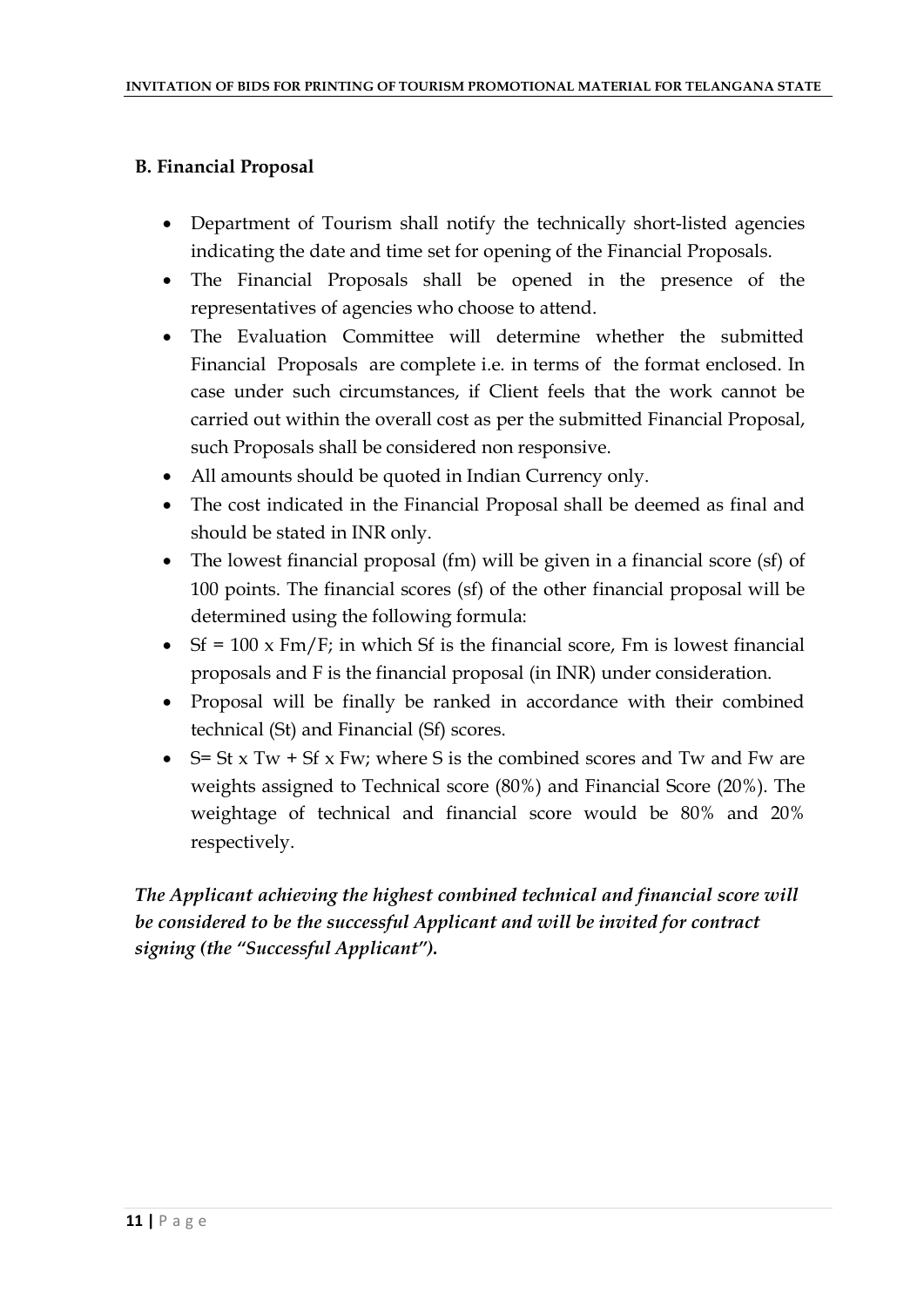## **Annexure-I**

## **A.Technical Bid Cover Letter**

*(to be submitted on the letter head of the Firm)*

To,

**The Commissioner of Tourism** Government of Telangana Near Telugu Academy, Himayatnagar, Hyderabad - 29 Ph: 040 23459282

#### **Subject: Submission of Bid for Printing of Tourism Promotional Material for Telangana State.**

Dear Sir,

We, the undersigned, are submitting our Bid for Printing of Tourism Promotional Material for Telangana State, in accordance with your Invitation for Bids.

Our Bid is binding upon us and we understand you are not bound to accept any Bid you receive.

Yours Sincerely,

Authorized Signatory\* Name of the firm Address \*Lead Partner in case of Joint Venture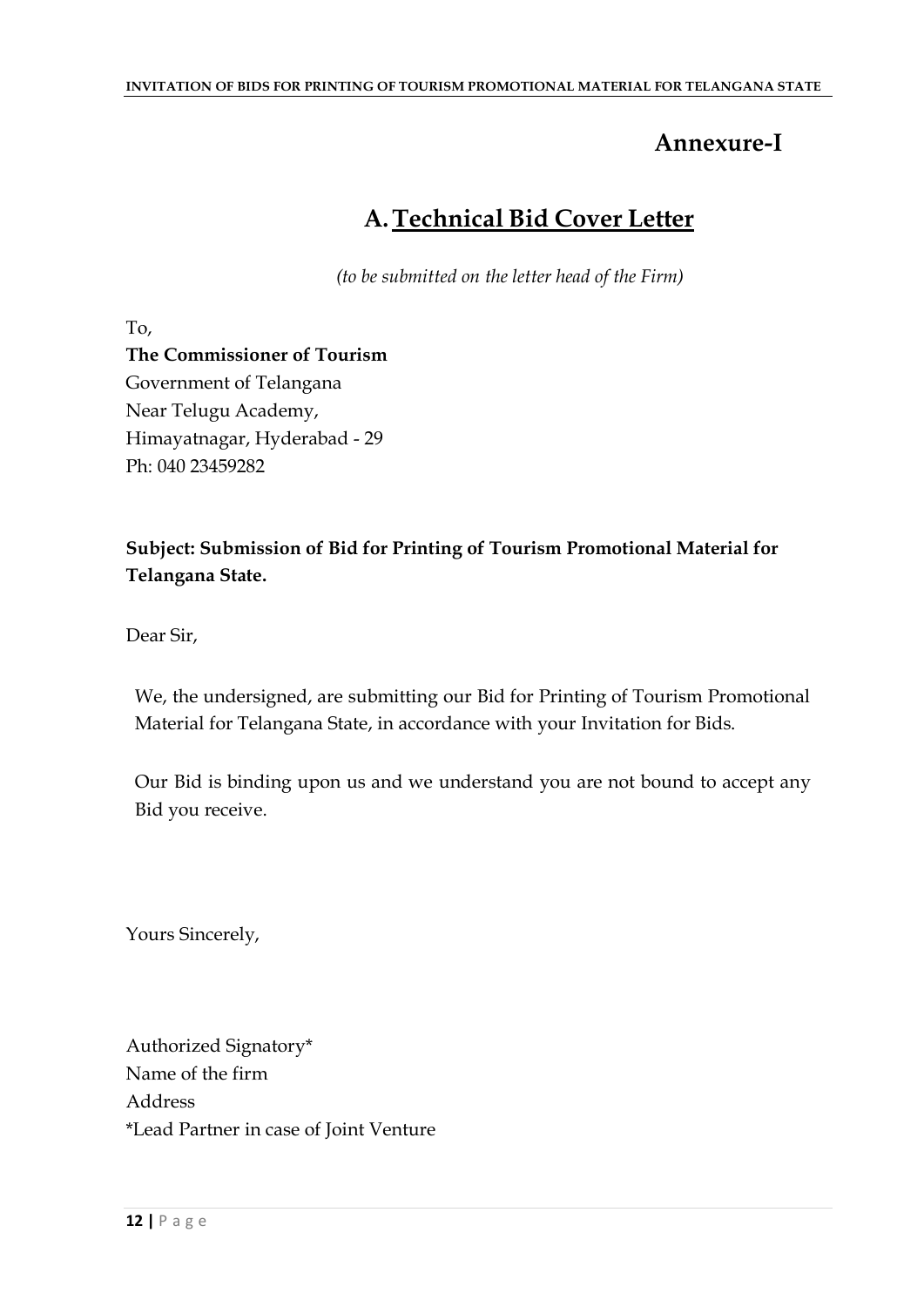## **Annexure-II**

## **B. Technical Bid**

| 1.  | Name & Address of the Agency, Tel                  |                |          |
|-----|----------------------------------------------------|----------------|----------|
|     | /Fax/email details                                 | $\ddot{\cdot}$ |          |
| 2.  | Date of Establishment of Agency (enclose           | $\ddot{\cdot}$ |          |
|     | copy of Registration Certificate)                  |                |          |
| 3.  | Type of Agency: Proprietorship /                   |                |          |
|     | Partnership or registered under the                |                |          |
|     | Companies Act                                      |                |          |
|     | Please give details & enclose copy of Registration |                |          |
|     | Certificate                                        |                |          |
| 4.  | (Enclose details with address<br><b>Branches</b>   |                |          |
|     | & telephone no.)                                   | $\ddot{\cdot}$ |          |
| 5.  | Office in Hyderabad and contact details, if        | $\ddot{\cdot}$ |          |
|     | any                                                |                |          |
| 6.  | Details of Income Tax Registration                 |                |          |
|     | Enclose PAN details & IT Certificate of Last       | $\ddot{\cdot}$ |          |
|     | Financial Year (2021-22)                           |                |          |
| 7.  | <b>GST Registration details</b>                    |                |          |
|     | Enclose copy of GST clearance certificate of Last  |                |          |
|     | Financial Year (2021-22).                          | $\ddot{\cdot}$ |          |
| 8.  | Nature of Agency whether exclusive                 |                |          |
|     | Advertising & Media Agency or                      |                |          |
|     | having a Separate Advertising & Media              | $\ddot{\cdot}$ |          |
|     | division. (enclose details)                        |                |          |
| 9.  | Annual turnover in last four financial             |                | 2018-19: |
|     | years (enclose balance sheet and CA's Certificate) |                | 2019-20: |
|     |                                                    |                | 2020-21: |
|     |                                                    |                | 2021-22: |
|     |                                                    |                |          |
| 10. | Total work experience in the field of              |                |          |
|     | Advertising & Media (In years)                     | $\ddot{\cdot}$ |          |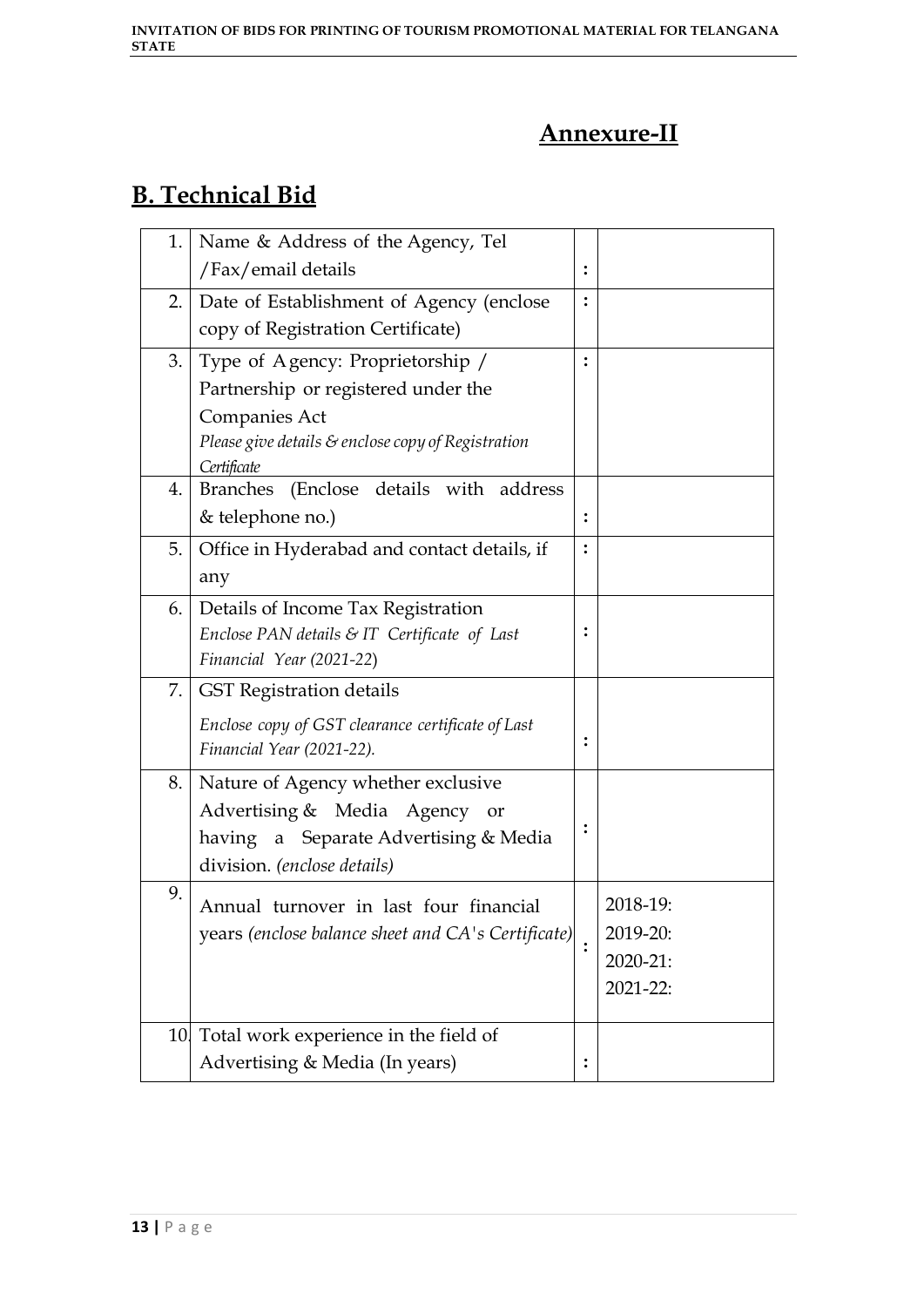#### **INVITATION OF BIDS FOR PRINTING OF TOURISM PROMOTIONAL MATERIAL FOR TELANGANA STATE**

|     | 11. Experience of handling at least one similar assignment (Advertising        |   |  |  |  |
|-----|--------------------------------------------------------------------------------|---|--|--|--|
|     | & Media) executed by the agency for the Ministry of Tourism (GOI)              |   |  |  |  |
|     | and/or other State Tourism Department/Board in last four financial             |   |  |  |  |
|     | (2018-19, 2019-20, 2020-21 & 2021-22). Enclose Work                            |   |  |  |  |
|     | years                                                                          |   |  |  |  |
|     | Order/Agreement/ Completion Certificate for the assignment                     |   |  |  |  |
|     | Name of the Project:                                                           |   |  |  |  |
|     | Client:                                                                        |   |  |  |  |
|     | Value of the Assignment:                                                       |   |  |  |  |
|     | Duration of Assignment (From - To):                                            |   |  |  |  |
|     | <b>Brief Narration:</b>                                                        |   |  |  |  |
|     |                                                                                |   |  |  |  |
|     | 12 Other Experience of the Firm                                                |   |  |  |  |
|     | Enclose Work Orders/Agreement/ Completion Certificate for each of the          |   |  |  |  |
|     | assignments                                                                    |   |  |  |  |
|     | Project 1:                                                                     |   |  |  |  |
|     | Name of the Project:                                                           |   |  |  |  |
|     | Client:                                                                        |   |  |  |  |
|     | Value of the Assignment:                                                       |   |  |  |  |
|     | Duration of Assignment (From - To):                                            |   |  |  |  |
|     | <b>Brief Narration:</b>                                                        |   |  |  |  |
| 13  |                                                                                |   |  |  |  |
|     | Details of each of the Key Personnel working with the firm<br>Key Personnel 1: |   |  |  |  |
|     |                                                                                |   |  |  |  |
|     | Name:                                                                          |   |  |  |  |
|     | Designation:                                                                   |   |  |  |  |
|     | Education:                                                                     |   |  |  |  |
|     | Experience:                                                                    |   |  |  |  |
|     | Expertise:                                                                     |   |  |  |  |
| 14. | Any other information (relevant to                                             | : |  |  |  |
|     | assignment)                                                                    |   |  |  |  |
|     |                                                                                |   |  |  |  |

This is to certify that I/we have read and understood the enclosed brief and other Terms & conditions. I/we have enclosed all the supporting documents required for the bid, and the information given by me/us in the bid is true to the best of my/our knowledge.

| Date: | Signature of the Bidder with Name, |
|-------|------------------------------------|
| Place | Designation and Seal               |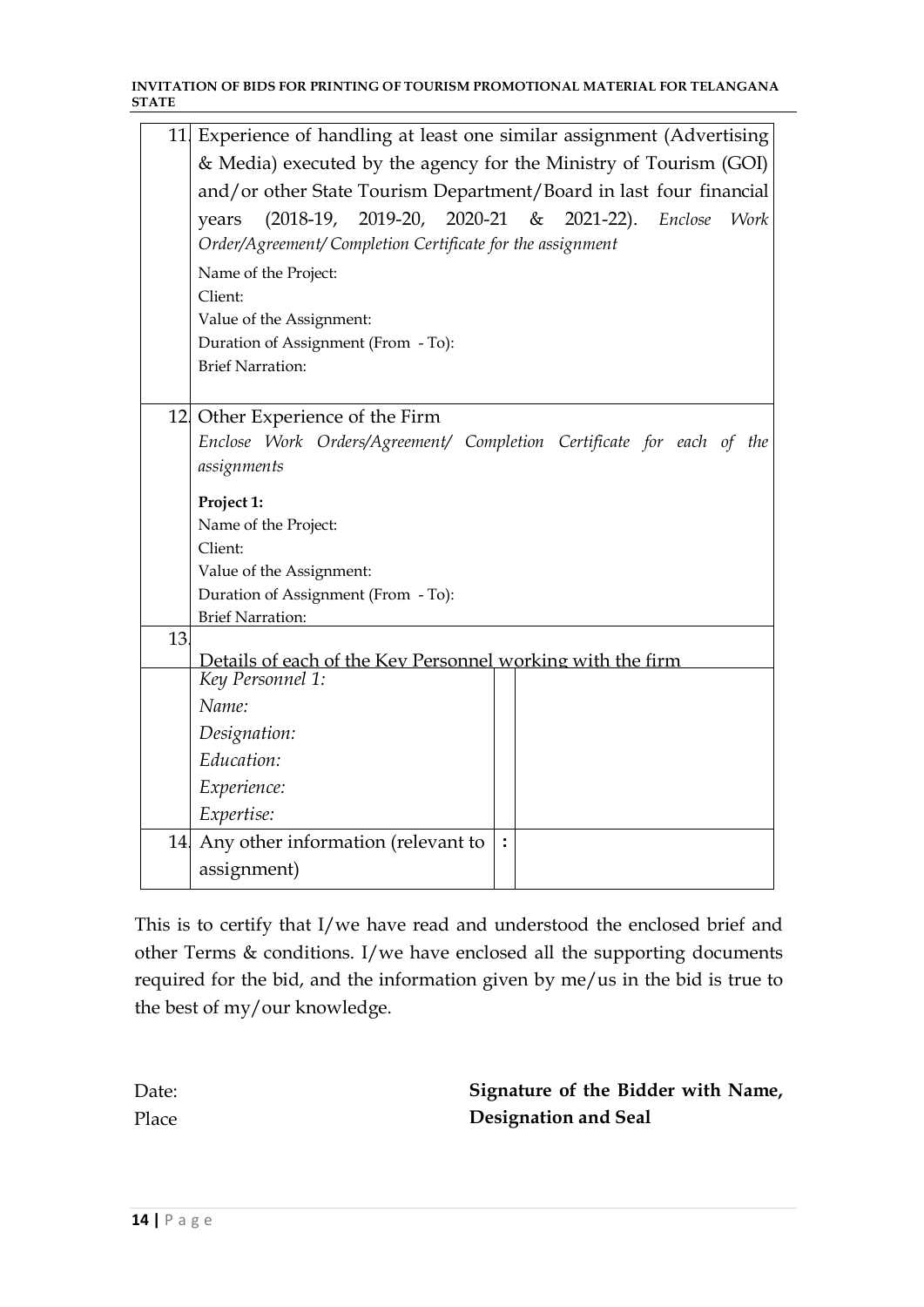## **Annexure-III**

#### **DECLARATION BY BIDDERS**

I/we declare that I am/we are eligible and authorized to provide the goods/services for which I/we have submitted my/our bid.

We also declare that I/our agency has not been blacklisted by any Government agency anywhere in India and neither is any case registered against us in any Court of India.

If this declaration is found to be incorrect then with prejudice to any other action that may be taken, my/our security deposit may be forfeited in full and the tender to any extent accepted may be cancelled.

Date: Place **Signature of the Bidder with Name, Designation and Seal**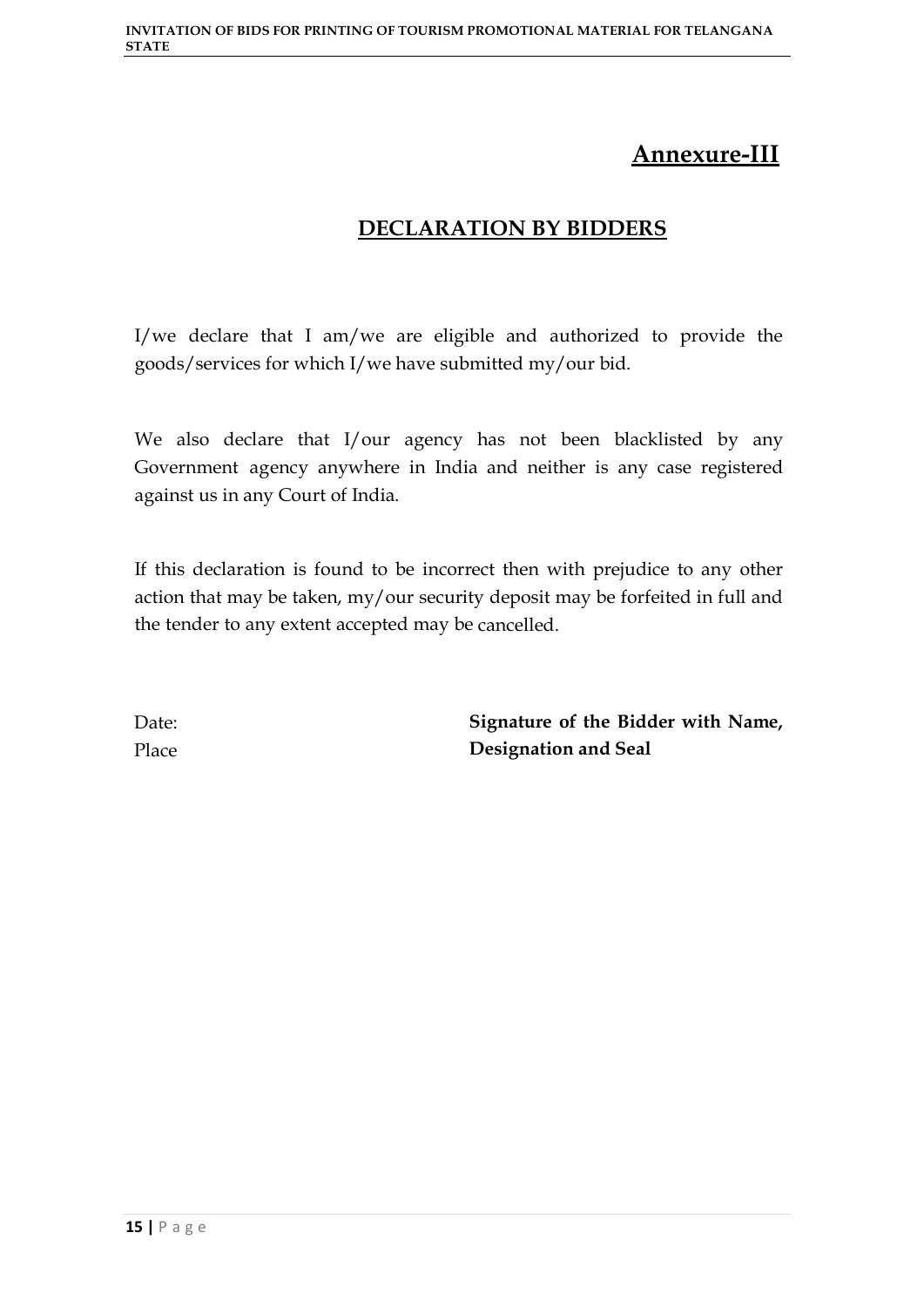#### **Annexure-IV**

#### **EVALUATION SHEET FOR PROPOSALS**

| S1             | Parameter                                                   | Maximum |
|----------------|-------------------------------------------------------------|---------|
| 1              | Past Experience                                             |         |
|                | <b>Turnover Details</b>                                     | 10      |
|                | Experience in Media Advertising (no. of Yrs)                | 10      |
|                | Current Empanelment with Tourism Dept. / Board              | 05      |
| $\overline{2}$ | <b>Quality of Past Works</b>                                | 20      |
| 3              | Similar Assignment (Advertising & Media) executed by the    | 10      |
|                | agency for the Ministry of Tourism (GOI) and/or other State |         |
|                | Tourism Department/Board                                    |         |
| $\overline{4}$ | Tourism Experience in Telangana                             | 5       |
| $\overline{4}$ | Manpower                                                    | 15      |
| 5              | Proposal presentation (Documentation, Photographs, etc.)    | 25      |
|                | <b>Total</b>                                                | 100     |